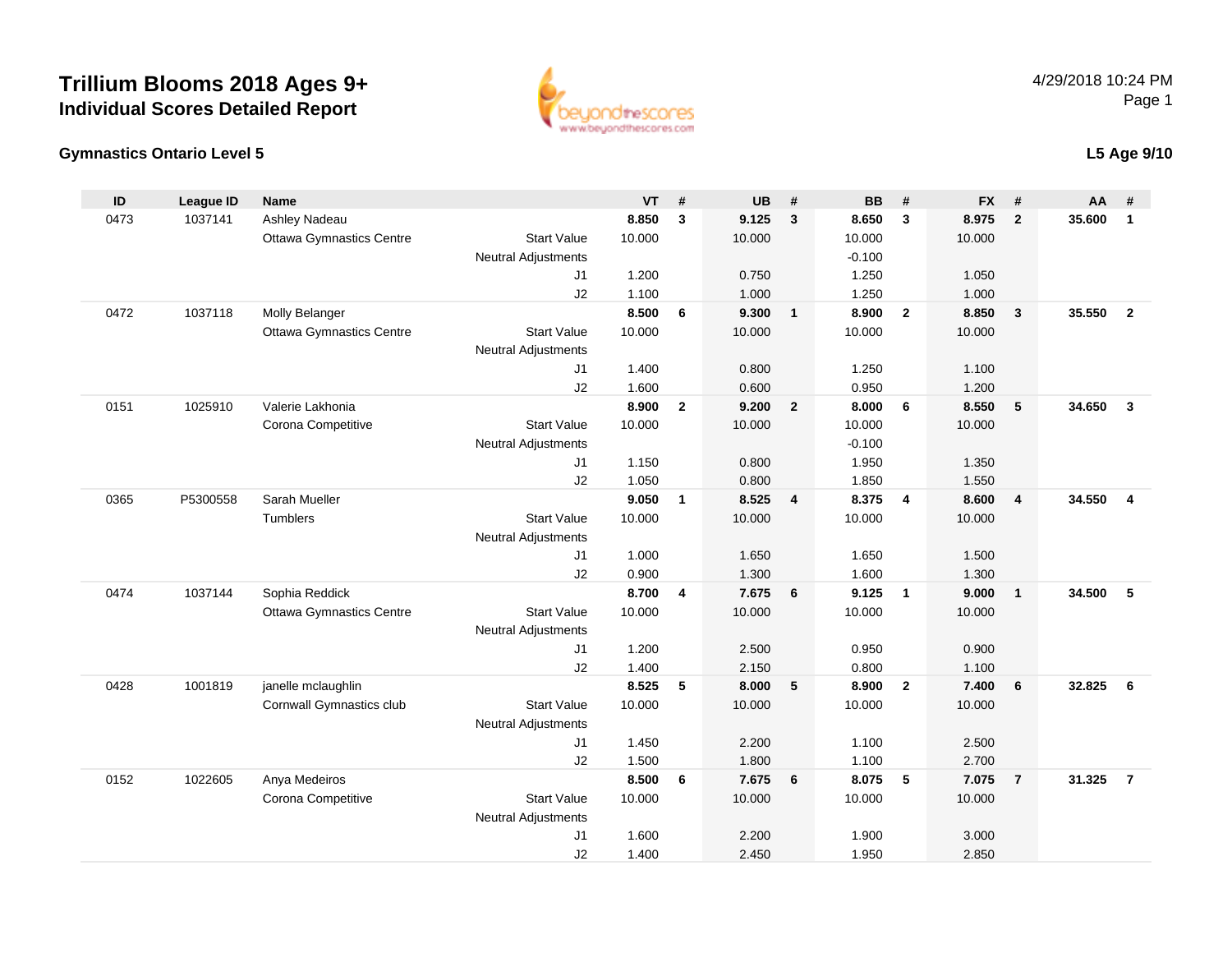

### **Gymnastics Ontario Level 5**

| ID   | <b>League ID</b> | <b>Name</b>              |                            | <b>VT</b> | #              | <b>UB</b> | #               | <b>BB</b> | #              | <b>FX</b> | #                       | <b>AA</b> | #              |
|------|------------------|--------------------------|----------------------------|-----------|----------------|-----------|-----------------|-----------|----------------|-----------|-------------------------|-----------|----------------|
| 0231 | 1019627          | <b>Brooke Chatterley</b> |                            | 8.825     | $\overline{7}$ | 9.400     | $\mathbf{3}$    | 9.650     | $\overline{1}$ | 9.375     | $\mathbf{1}$            | 37.250    | $\mathbf{1}$   |
|      |                  | Olympia Gymnastics       | <b>Start Value</b>         | 10.000    |                | 10.000    |                 | 10.000    |                | 10.000    |                         |           |                |
|      |                  |                          | <b>Neutral Adjustments</b> |           |                |           |                 |           |                |           |                         |           |                |
|      |                  |                          | J1                         | 1.250     |                | 0.600     |                 | 0.300     |                | 0.650     |                         |           |                |
|      |                  |                          | J2                         | 1.100     |                | 0.600     |                 | 0.400     |                | 0.600     |                         |           |                |
| 0363 | P2097501         | Amelia Mikovich          |                            | 9.000     | $\overline{4}$ | 9.325     | 5               | 9.475     | $\overline{2}$ | 9.250     | $\overline{2}$          | 37.050    | $\overline{2}$ |
|      |                  | Tumblers                 | <b>Start Value</b>         | 10.000    |                | 10.000    |                 | 10.000    |                | 10.000    |                         |           |                |
|      |                  |                          | <b>Neutral Adjustments</b> |           |                |           |                 |           |                |           |                         |           |                |
|      |                  |                          | J1                         | 1.100     |                | 0.750     |                 | 0.550     |                | 0.700     |                         |           |                |
|      |                  |                          | J2                         | 0.900     |                | 0.600     |                 | 0.500     |                | 0.800     |                         |           |                |
| 0166 | 1022607          | Lauryn Roy               |                            | 9.150     | $\overline{2}$ | 9.350     | $\overline{4}$  | 9.200     | $\overline{4}$ | 9.075     | 4                       | 36.775    | $\mathbf{3}$   |
|      |                  | Corona Competitive       | <b>Start Value</b>         | 10.000    |                | 10.000    |                 | 10.000    |                | 10.000    |                         |           |                |
|      |                  |                          | <b>Neutral Adjustments</b> |           |                |           |                 | $-0.100$  |                |           |                         |           |                |
|      |                  |                          | J1                         | 0.750     |                | 0.700     |                 | 0.800     |                | 1.000     |                         |           |                |
|      |                  |                          | J2                         | 0.950     |                | 0.600     |                 | 0.600     |                | 0.850     |                         |           |                |
| 0146 | 1021441          | Sarah Antifave           |                            | 9.225     | $\mathbf{1}$   | 9.475     | $\overline{2}$  | 8.950     | $\overline{7}$ | 9.075     | $\overline{\mathbf{4}}$ | 36.725    | $\overline{4}$ |
|      |                  | Corona Competitive       | <b>Start Value</b>         | 10.000    |                | 10.000    |                 | 10.000    |                | 10.000    |                         |           |                |
|      |                  |                          | <b>Neutral Adjustments</b> |           |                |           |                 |           |                |           |                         |           |                |
|      |                  |                          | J1                         | 0.750     |                | 0.450     |                 | 1.000     |                | 1.050     |                         |           |                |
|      |                  |                          | J2                         | 0.800     |                | 0.600     |                 | 1.100     |                | 0.800     |                         |           |                |
| 0148 | 1022587          | Lori Peters              |                            | 9.125     | $\mathbf{3}$   | 9.225     | $6\phantom{1}6$ | 8.775     | $\bf{8}$       | 9.000     | 6                       | 36.125    | 5              |
|      |                  | Corona Competitive       | <b>Start Value</b>         | 10.000    |                | 10.000    |                 | 10.000    |                | 10.000    |                         |           |                |
|      |                  |                          | <b>Neutral Adjustments</b> |           |                |           |                 |           |                |           |                         |           |                |
|      |                  |                          | J1                         | 0.950     |                | 0.700     |                 | 1.200     |                | 1.100     |                         |           |                |
|      |                  |                          | J2                         | 0.800     |                | 0.850     |                 | 1.250     |                | 0.900     |                         |           |                |
| 0232 | 1019614          | Cecilia Houdart          |                            | 8.950     | 5              | 8.850     | $\overline{7}$  | 9.150     | 5              | 9.125     | 3                       | 36.075    | 6              |
|      |                  | Olympia Gymnastics       | <b>Start Value</b>         | 10.000    |                | 10.000    |                 | 10.000    |                | 10.000    |                         |           |                |
|      |                  |                          | <b>Neutral Adjustments</b> |           |                |           |                 |           |                |           |                         |           |                |
|      |                  |                          | J1                         | 0.900     |                | 1.100     |                 | 0.900     |                | 0.900     |                         |           |                |
|      |                  |                          | J2                         | 1.200     |                | 1.200     |                 | 0.800     |                | 0.850     |                         |           |                |
| 0159 | 1022730          | Daria Mansfield          |                            | 8.750     | 9              | 9.600     | $\overline{1}$  | 9.075     | 6              | 8.625     | $\overline{7}$          | 36.050    | $\overline{7}$ |
|      |                  | Corona Competitive       | <b>Start Value</b>         | 10.000    |                | 10.000    |                 | 10.000    |                | 10.000    |                         |           |                |
|      |                  |                          | <b>Neutral Adjustments</b> |           |                |           |                 |           |                |           |                         |           |                |
|      |                  |                          | J1                         | 1.050     |                | 0.400     |                 | 1.050     |                | 1.300     |                         |           |                |
|      |                  |                          | J2                         | 1.450     |                | 0.400     |                 | 0.800     |                | 1.450     |                         |           |                |

**L5 Age 11/12**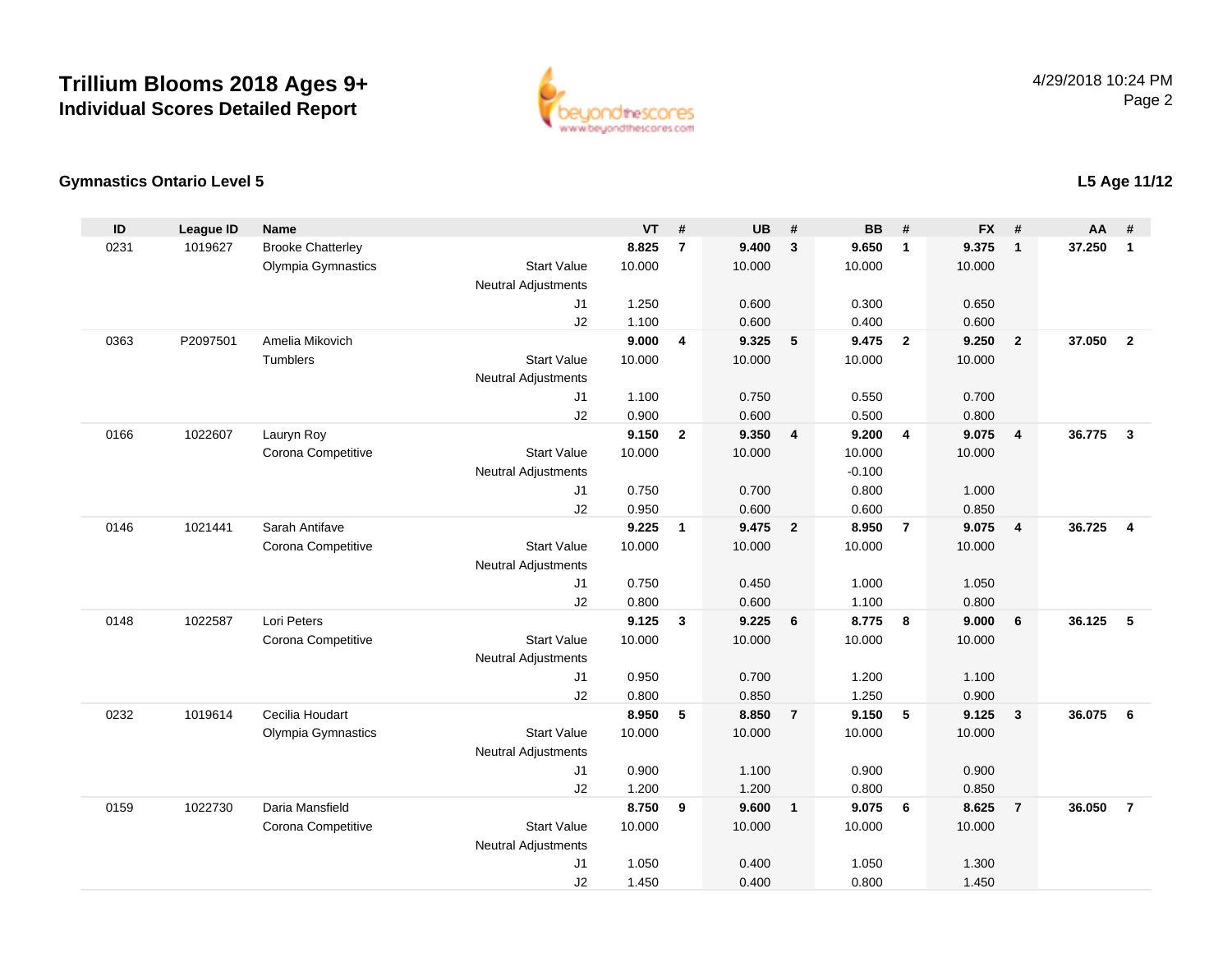

| 0364 | P4994099 | Ava Minnes            |                            | 8.925  | 6 | 8.675 8   |    | 9.250    | $\overline{\mathbf{3}}$ | 9.050 5 |                         | 35.900 | - 8 |
|------|----------|-----------------------|----------------------------|--------|---|-----------|----|----------|-------------------------|---------|-------------------------|--------|-----|
|      |          | <b>Tumblers</b>       | <b>Start Value</b>         | 10.000 |   | 10.000    |    | 10.000   |                         | 10.000  |                         |        |     |
|      |          |                       | <b>Neutral Adjustments</b> |        |   |           |    |          |                         |         |                         |        |     |
|      |          |                       | J1                         | 0.950  |   | 1.350     |    | 0.800    |                         | 1.100   |                         |        |     |
|      |          |                       | J2                         | 1.200  |   | 1.300     |    | 0.700    |                         | 0.800   |                         |        |     |
| 0349 | P5300564 | <b>Avery Carriere</b> |                            | 8.950  | 5 | 8.500     | 10 | 8.550    | - 9                     | 9.125   | $\overline{\mathbf{3}}$ | 35.125 | - 9 |
|      |          | <b>Tumblers</b>       | <b>Start Value</b>         | 10.000 |   | 10.000    |    | 10.000   |                         | 10.000  |                         |        |     |
|      |          |                       | <b>Neutral Adjustments</b> |        |   |           |    |          |                         |         |                         |        |     |
|      |          |                       | J1                         | 0.950  |   | 1.600     |    | 1.400    |                         | 0.900   |                         |        |     |
|      |          |                       | J2                         | 1.150  |   | 1.400     |    | 1.500    |                         | 0.850   |                         |        |     |
| 0149 | 1026221  | Kyra Roventa          |                            | 8.775  | 8 | $8.625$ 9 |    | 7.850    | 10                      | 8.425   | 8                       | 33.675 | 10  |
|      |          | Corona Competitive    | <b>Start Value</b>         | 10.000 |   | 10.000    |    | 10.000   |                         | 10.000  |                         |        |     |
|      |          |                       | <b>Neutral Adjustments</b> |        |   |           |    | $-0.100$ |                         |         |                         |        |     |
|      |          |                       | J1                         | 1.150  |   | 1.500     |    | 2.000    |                         | 1.600   |                         |        |     |
|      |          |                       | J2                         | 1.300  |   | 1.250     |    | 2.100    |                         | 1.550   |                         |        |     |

### **Gymnastics Ontario Level 5**

**L5 Age 13**

| ID   | League ID | Name                        |                            | <b>VT</b> | # | <b>UB</b> | #              | <b>BB</b> | #              | <b>FX</b> | #              | <b>AA</b> | #            |
|------|-----------|-----------------------------|----------------------------|-----------|---|-----------|----------------|-----------|----------------|-----------|----------------|-----------|--------------|
| 0109 | 1045495   | Stella Carr                 |                            | 9.225     | 3 | 9.475     | 3              | 9.025     | 3              | 9.100     | $\overline{2}$ | 36.825    | -1           |
|      |           | <b>Champions Gymnastics</b> | <b>Start Value</b>         | 10.000    |   | 10.000    |                | 10.000    |                | 10.000    |                |           |              |
|      |           |                             | <b>Neutral Adjustments</b> |           |   |           |                |           |                |           |                |           |              |
|      |           |                             | J <sub>1</sub>             | 0.750     |   | 0.600     |                | 0.900     |                | 0.900     |                |           |              |
|      |           |                             | J2                         | 0.800     |   | 0.450     |                | 1.050     |                | 0.900     |                |           |              |
| 0229 | 1019622   | Kylar Rathwell              |                            | 8.850     | 8 | 9.075     | $\overline{7}$ | 9.050     | $\overline{2}$ | 9.400     | -1             | 36.375    | $\mathbf{2}$ |
|      |           | Olympia Gymnastics          | <b>Start Value</b>         | 10.000    |   | 10.000    |                | 10.000    |                | 10.000    |                |           |              |
|      |           |                             | Neutral Adjustments        |           |   |           |                |           |                |           |                |           |              |
|      |           |                             | J1                         | 1.100     |   | 1.050     |                | 1.100     |                | 0.500     |                |           |              |
|      |           |                             | J2                         | 1.200     |   | 0.800     |                | 0.800     |                | 0.700     |                |           |              |
| 0110 | 1045431   | Ariane Carr                 |                            | 9.400     | 1 | 9.225     | 4              | 8.500     | $\overline{7}$ | 9.050     | - 3            | 36.175    | 3            |
|      |           | <b>Champions Gymnastics</b> | <b>Start Value</b>         | 10.000    |   | 10.000    |                | 10.000    |                | 10.000    |                |           |              |
|      |           |                             | <b>Neutral Adjustments</b> |           |   |           |                |           |                |           |                |           |              |
|      |           |                             | J1                         | 0.500     |   | 0.850     |                | 1.350     |                | 0.950     |                |           |              |
|      |           |                             | J2                         | 0.700     |   | 0.700     |                | 1.650     |                | 0.950     |                |           |              |
| 0362 | P4994014  | Myra Fauchon                |                            | 8.700     | 9 | 9.550     | $\overline{2}$ | 8.750     | - 6            | 8.975     | -4             | 35.975    | 4            |
|      |           | Tumblers                    | <b>Start Value</b>         | 10.000    |   | 10.000    |                | 10.000    |                | 10.000    |                |           |              |
|      |           |                             | Neutral Adjustments        |           |   |           |                |           |                |           |                |           |              |
|      |           |                             | J1                         | 1.400     |   | 0.500     |                | 1.300     |                | 1.000     |                |           |              |
|      |           |                             | J2                         | 1.200     |   | 0.400     |                | 1.200     |                | 1.050     |                |           |              |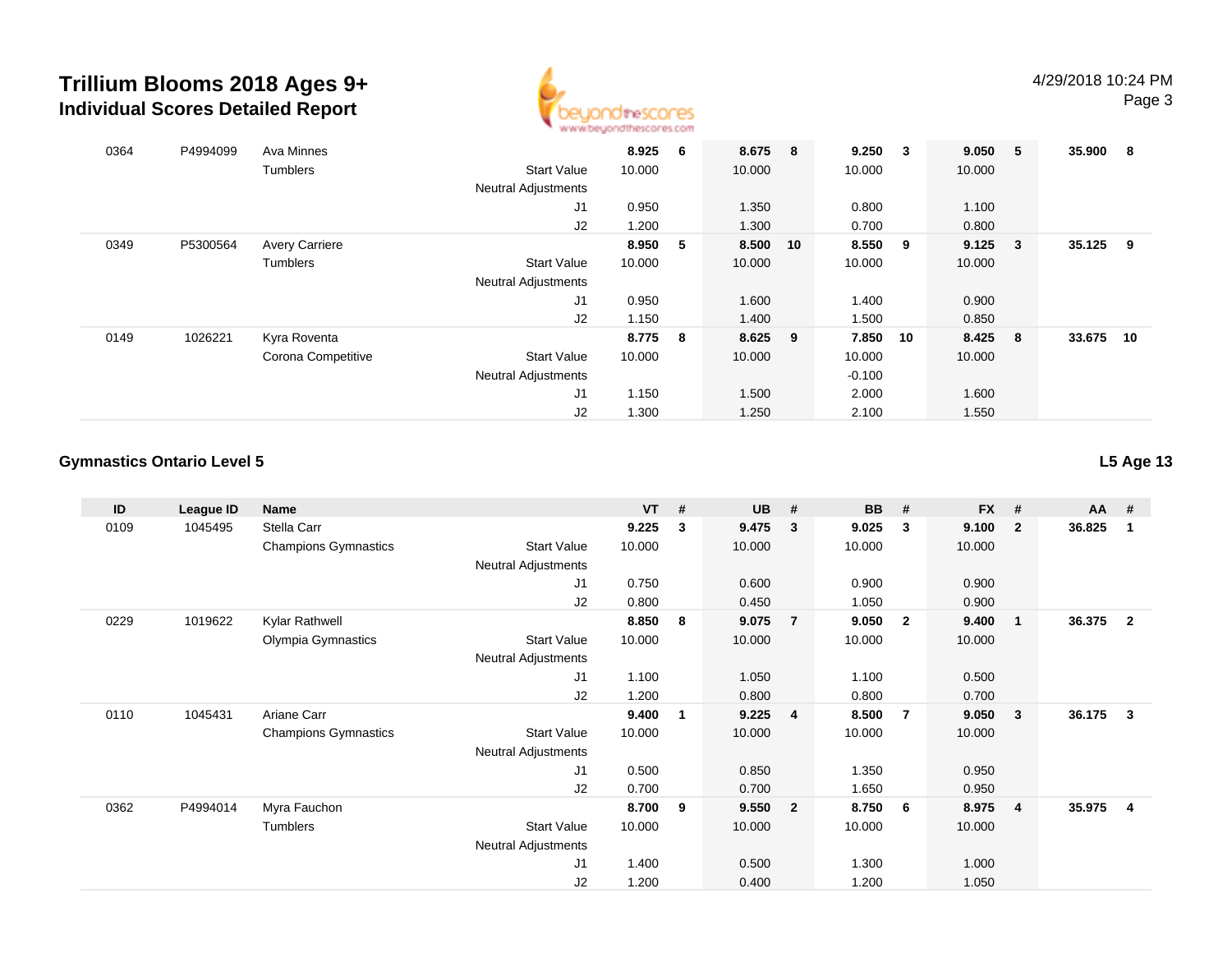

| 0112 | 1045435  | <b>Adriann Fluke</b>        |                            | 9.325          | $\overline{2}$ | 8.600          | 11              | 9.050          | $\overline{\mathbf{2}}$ | 8.925          | 5               | 35.900    | -5             |
|------|----------|-----------------------------|----------------------------|----------------|----------------|----------------|-----------------|----------------|-------------------------|----------------|-----------------|-----------|----------------|
|      |          | <b>Champions Gymnastics</b> | <b>Start Value</b>         | 10.000         |                | 10.000         |                 | 10.000         |                         | 10.000         |                 |           |                |
|      |          |                             | <b>Neutral Adjustments</b> |                |                |                |                 |                |                         |                |                 |           |                |
|      |          |                             | J1                         | 0.650          |                | 1.550          |                 | 0.950          |                         | 1.100          |                 |           |                |
|      |          |                             | J2                         | 0.700          |                | 1.250          |                 | 0.950          |                         | 1.050          |                 |           |                |
| 0189 | 1006090  | <b>Taya Nichol</b>          |                            | 9.325          | $\overline{2}$ | 9.600          | $\overline{1}$  | 8.225          | 9                       | 8.650          | 8               | 35.800    | 6              |
|      |          | <b>East York Gymnastics</b> | <b>Start Value</b>         | 10.000         |                | 10.000         |                 | 10.000         |                         | 10.000         |                 |           |                |
|      |          |                             | <b>Neutral Adjustments</b> |                |                |                |                 |                |                         |                |                 |           |                |
|      |          |                             | J1                         | 0.650          |                | 0.450          |                 | 1.800          |                         | 1.400          |                 |           |                |
|      |          |                             | J2                         | 0.700          |                | 0.350          |                 | 1.750          |                         | 1.300          |                 |           |                |
| 0153 | 1022611  | Andrea Tsarouhas            |                            | 8.700          | 9              | 9.200          | $5\phantom{.0}$ | 8.775          | 5                       | 8.700          | $\overline{7}$  | 35.375    | $\overline{7}$ |
|      |          | Corona Competitive          | <b>Start Value</b>         | 10.000         |                | 10.000         |                 | 10.000         |                         | 10.000         |                 |           |                |
|      |          |                             | <b>Neutral Adjustments</b> |                |                |                |                 |                |                         |                |                 |           |                |
|      |          |                             | J1                         | 1.200          |                | 0.900          |                 | 1.300          |                         | 1.300          |                 |           |                |
|      |          |                             | J2                         | 1.400          |                | 0.700          |                 | 1.150          |                         | 1.300          |                 |           |                |
| 0161 | 1022799  | Emma Cardinal               |                            | 9.075          | 5              | 8.750 10       |                 | 9.075          | $\overline{1}$          | 8.200          | 12              | 35.100    | 8              |
|      |          | Corona Competitive          | <b>Start Value</b>         | 10.000         |                | 10.000         |                 | 10.000         |                         | 10.000         |                 |           |                |
|      |          |                             | Neutral Adjustments        |                |                |                |                 |                |                         |                |                 |           |                |
|      |          |                             | J1<br>J2                   | 0.850          |                | 1.300          |                 | 0.900          |                         | 1.700          |                 |           |                |
| 0162 | 1022899  | Mya Hutchings               |                            | 1.000<br>8.925 | $\overline{7}$ | 1.200<br>8.800 | 9               | 0.950<br>8.400 | 8                       | 1.900<br>8.875 | $6\phantom{1}6$ | 35.000    | 9              |
|      |          | Corona Competitive          | <b>Start Value</b>         | 10.000         |                | 10.000         |                 | 10.000         |                         | 10.000         |                 |           |                |
|      |          |                             | <b>Neutral Adjustments</b> |                |                |                |                 |                |                         |                |                 |           |                |
|      |          |                             | J1                         | 1.050          |                | 1.200          |                 | 1.400          |                         | 1.100          |                 |           |                |
|      |          |                             | J2                         | 1.100          |                | 1.200          |                 | 1.800          |                         | 1.150          |                 |           |                |
| 0450 | P6298306 | Sara St-Onge                |                            | 8.500          | 10             | 9.100          | 6               | 8.500          | $\overline{7}$          | 8.400          | 11              | 34.500    | 10             |
|      |          | <b>Club Les Sittelles</b>   | <b>Start Value</b>         | 10.000         |                | 10.000         |                 | 10.000         |                         | 10.000         |                 |           |                |
|      |          |                             | <b>Neutral Adjustments</b> |                |                |                |                 |                |                         |                |                 |           |                |
|      |          |                             | J1                         | 1.500          |                | 0.950          |                 | 1.550          |                         | 1.600          |                 |           |                |
|      |          |                             | J2                         | 1.500          |                | 0.850          |                 | 1.450          |                         | 1.600          |                 |           |                |
| 0188 | 1006076  | Rachel Chan                 |                            | 9.100          | 4              | 9.475          | $\mathbf{3}$    | 7.275 11       |                         | 8.625          | 9               | 34.475 11 |                |
|      |          | <b>East York Gymnastics</b> | <b>Start Value</b>         | 10.000         |                | 10.000         |                 | 10.000         |                         | 10.000         |                 |           |                |
|      |          |                             | Neutral Adjustments        |                |                |                |                 |                |                         |                |                 |           |                |
|      |          |                             | J1                         | 0.900          |                | 0.500          |                 | 2.800          |                         | 1.400          |                 |           |                |
|      |          |                             | J2                         | 0.900          |                | 0.550          |                 | 2.650          |                         | 1.350          |                 |           |                |
| 0451 | P6482483 | <b>Emilie Vallieres</b>     |                            | 8.050          | 12             | 8.900          | 8               | 7.800 10       |                         | 8.550          | 10              | 33.300    | 12             |
|      |          | <b>Club Les Sittelles</b>   | <b>Start Value</b>         | 10.000         |                | 10.000         |                 | 10.000         |                         | 10.000         |                 |           |                |
|      |          |                             | <b>Neutral Adjustments</b> |                |                |                |                 | $-0.100$       |                         |                |                 |           |                |
|      |          |                             | J1                         | 2.000          |                | 1.250          |                 | 2.200          |                         | 1.500          |                 |           |                |
|      |          |                             | J2                         | 1.900          |                | 0.950          |                 | 2.000          |                         | 1.400          |                 |           |                |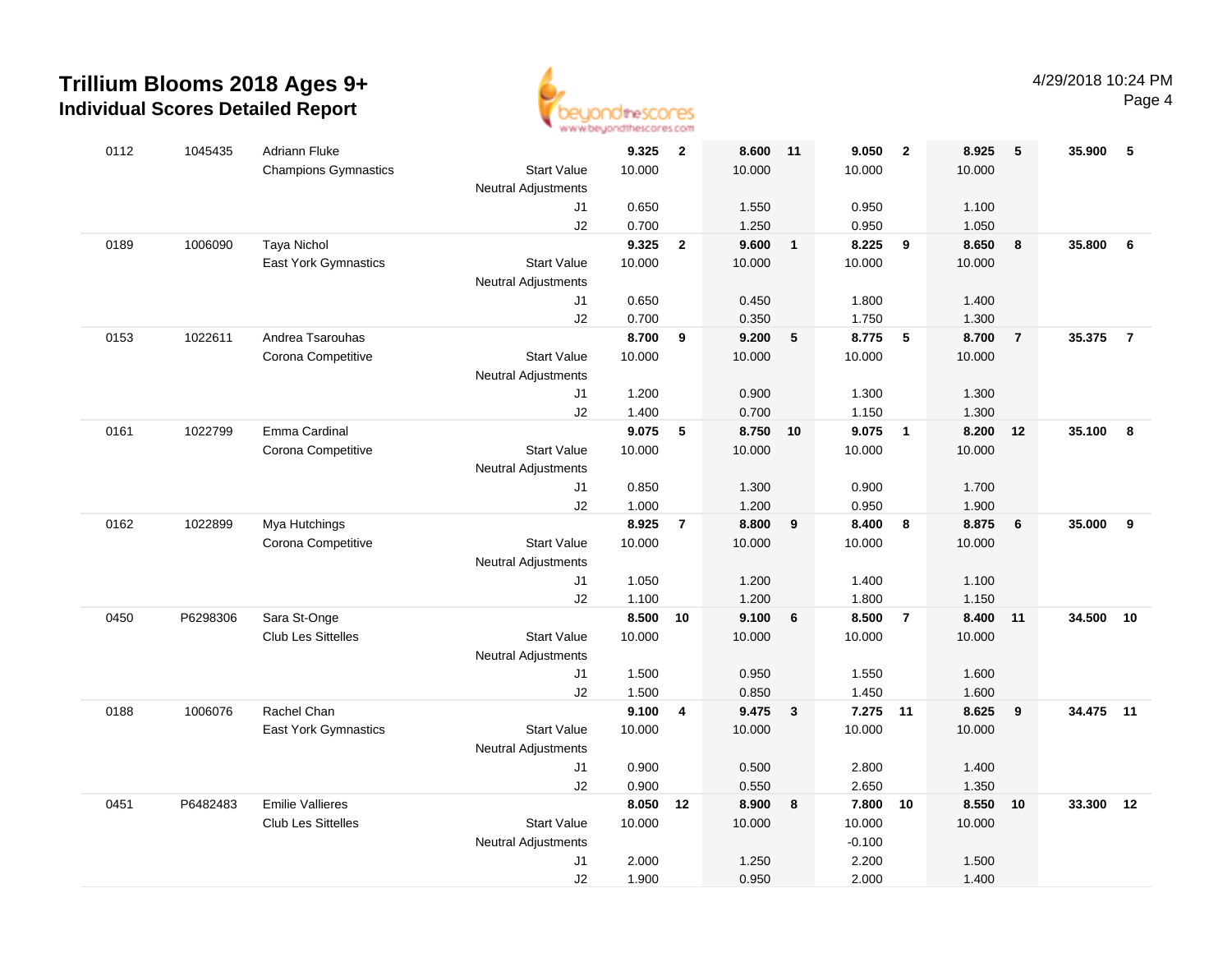

| 0230 | 1019624 | Kayla Caughell            |                     | 8.950    | 6 | 6.800 12 | 9.000  | -4 | 8.400 11 | 33.150 13 |      |
|------|---------|---------------------------|---------------------|----------|---|----------|--------|----|----------|-----------|------|
|      |         | Olympia Gymnastics        | <b>Start Value</b>  | 10.000   |   | 10.000   | 10.000 |    | 10.000   |           |      |
|      |         |                           | Neutral Adjustments |          |   |          |        |    |          |           |      |
|      |         |                           | J1                  | 1.000    |   | 3.500    | 0.850  |    | 1.700    |           |      |
|      |         |                           | J2                  | 1.100    |   | 2.900    | 1.150  |    | 1.500    |           |      |
| 0494 | 1055466 | Mélanie Lalonde           |                     | 8.350 11 |   | 8.750 10 | 7.050  | 12 | 7.600 13 | 31.750    | - 14 |
|      |         | <b>Club Les Sittelles</b> | <b>Start Value</b>  | 10.000   |   | 10.000   | 10.000 |    | 10.000   |           |      |
|      |         |                           | Neutral Adjustments |          |   |          |        |    |          |           |      |
|      |         |                           | J1                  | 1.600    |   | 1.250    | 2.900  |    | 2.200    |           |      |
|      |         |                           | J2                  | 1.700    |   | 1.250    | 3.000  |    | 2.600    |           |      |

### **Gymnastics Ontario Level 5**

| ID   | League ID | <b>Name</b>            |                            | <b>VT</b> | #              | <b>UB</b> | #              | <b>BB</b> | #                       | <b>FX</b> | #              | $AA$ # |                |
|------|-----------|------------------------|----------------------------|-----------|----------------|-----------|----------------|-----------|-------------------------|-----------|----------------|--------|----------------|
| 0225 | 1019609   | Katie Wallace          |                            | 9.100     | 3              | 9.100     | $\mathbf 1$    | 9.350     | $\mathbf{1}$            | 9.050     | $\mathbf{3}$   | 36.600 | 1              |
|      |           | Olympia Gymnastics     | <b>Start Value</b>         | 10.000    |                | 10.000    |                | 10.000    |                         | 10.000    |                |        |                |
|      |           |                        | <b>Neutral Adjustments</b> |           |                |           |                |           |                         |           |                |        |                |
|      |           |                        | J1                         | 1.050     |                | 0.900     |                | 0.600     |                         | 0.900     |                |        |                |
|      |           |                        | J2                         | 0.750     |                | 0.900     |                | 0.700     |                         | 1.000     |                |        |                |
| 0224 | 1019603   | Courtney Bowditch      |                            | 9.325     | 1              | 8.600     | 5              | 9.225     | $\overline{2}$          | 9.275     | $\overline{1}$ | 36.425 | $\overline{2}$ |
|      |           | Olympia Gymnastics     | <b>Start Value</b>         | 10.000    |                | 10.000    |                | 10.000    |                         | 10.000    |                |        |                |
|      |           |                        | Neutral Adjustments        |           |                |           |                |           |                         |           |                |        |                |
|      |           |                        | J1                         | 0.650     |                | 1.300     |                | 0.800     |                         | 0.700     |                |        |                |
|      |           |                        | J2                         | 0.700     |                | 1.500     |                | 0.750     |                         | 0.750     |                |        |                |
| 0154 | 1022616   | <b>Madison Schuler</b> |                            | 9.325     | 1              | 8.825     | $\overline{4}$ | 8.650     | $\overline{7}$          | 9.025     | $\overline{4}$ | 35.825 | $\mathbf{3}$   |
|      |           | Corona Competitive     | <b>Start Value</b>         | 10.000    |                | 10.000    |                | 10.000    |                         | 10.000    |                |        |                |
|      |           |                        | Neutral Adjustments        |           |                |           |                |           |                         |           |                |        |                |
|      |           |                        | J1                         | 0.600     |                | 1.250     |                | 1.250     |                         | 1.000     |                |        |                |
|      |           |                        | J2                         | 0.750     |                | 1.100     |                | 1.450     |                         | 0.950     |                |        |                |
| 0226 | 1019620   | Saya Mossman           |                            | 8.975     | 4              | 9.025     | $\overline{2}$ | 8.950     | $\overline{4}$          | 8.850     | 5              | 35.800 | 4              |
|      |           | Olympia Gymnastics     | <b>Start Value</b>         | 10.000    |                | 10.000    |                | 10.000    |                         | 10.000    |                |        |                |
|      |           |                        | <b>Neutral Adjustments</b> |           |                |           |                |           |                         |           |                |        |                |
|      |           |                        | J1                         | 1.100     |                | 0.950     |                | 1.050     |                         | 1.150     |                |        |                |
|      |           |                        | J2                         | 0.950     |                | 1.000     |                | 1.050     |                         | 1.150     |                |        |                |
| 0402 | 1030743   | Kailyn Amey            |                            | 9.275     | $\overline{2}$ | 9.100     | $\overline{1}$ | 9.200     | $\overline{\mathbf{3}}$ | 7.950     | 8              | 35.525 | 5              |
|      |           | <b>Trillium GC</b>     | <b>Start Value</b>         | 10.000    |                | 10.000    |                | 10.000    |                         | 10.000    |                |        |                |
|      |           |                        | Neutral Adjustments        |           |                |           |                |           |                         |           |                |        |                |
|      |           |                        | J <sub>1</sub>             | 0.750     |                | 1.000     |                | 0.800     |                         | 2.000     |                |        |                |
|      |           |                        | J <sub>2</sub>             | 0.700     |                | 0.800     |                | 0.800     |                         | 2.100     |                |        |                |

**L5 Age 14**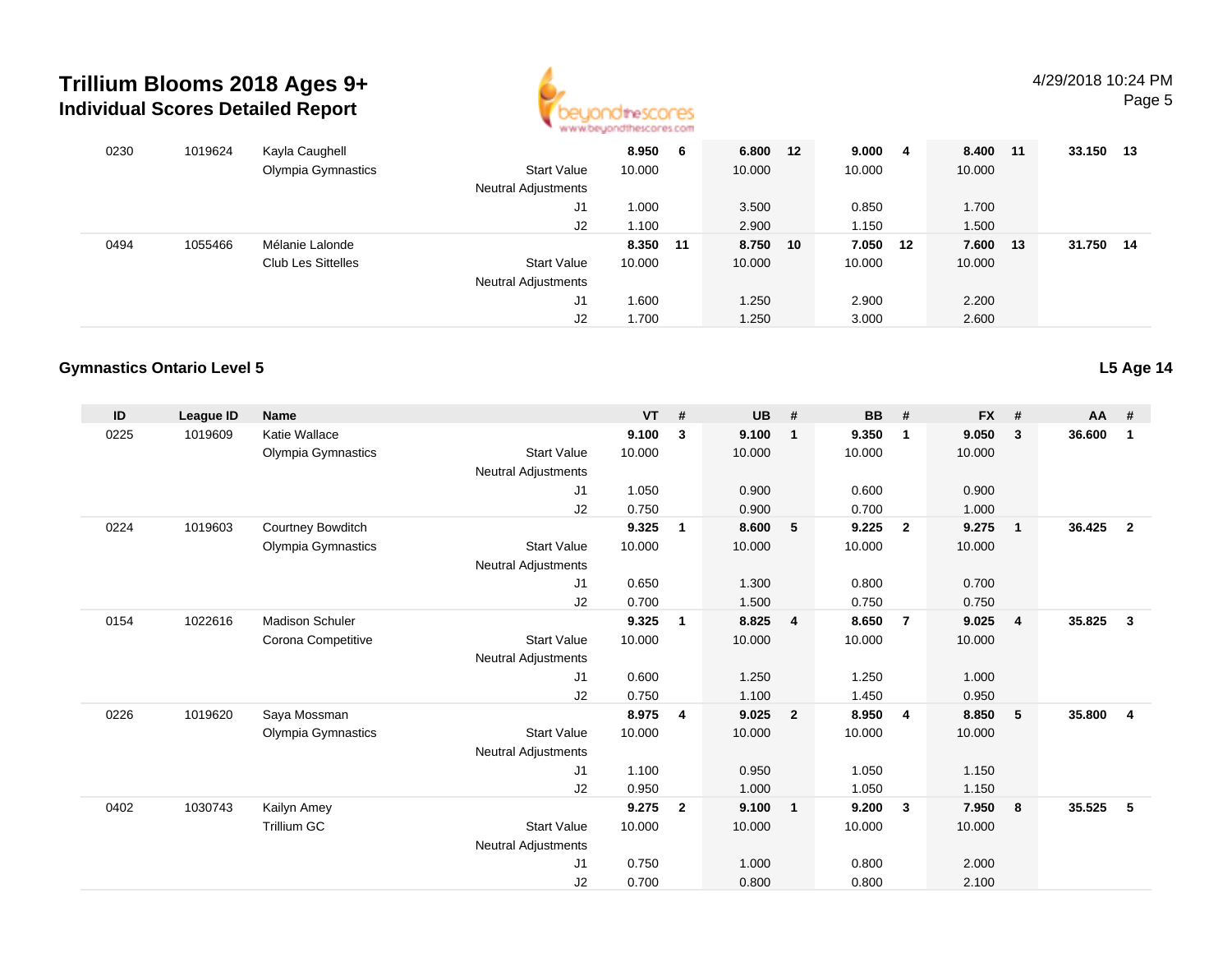

| 0355 | P4994091 | Megan McNeil           |                            | 8.975  | 4 | 8.550 6 |                | 8.775  | 5 | 9.100  | $\overline{\mathbf{2}}$ | 35.400 | - 6            |
|------|----------|------------------------|----------------------------|--------|---|---------|----------------|--------|---|--------|-------------------------|--------|----------------|
|      |          | Tumblers               | <b>Start Value</b>         | 10.000 |   | 10.000  |                | 10.000 |   | 10.000 |                         |        |                |
|      |          |                        | <b>Neutral Adjustments</b> |        |   |         |                |        |   |        |                         |        |                |
|      |          |                        | J1                         | 1.050  |   | 1.350   |                | 1.200  |   | 0.850  |                         |        |                |
|      |          |                        | J2                         | 1.000  |   | 1.550   |                | 1.250  |   | 0.950  |                         |        |                |
| 0158 | 1022708  | Kathryn Richard        |                            | 9.100  | 3 | 8.925   | 3              | 8.500  | 8 | 8.625  | - 6                     | 35.150 | $\overline{7}$ |
|      |          | Corona Competitive     | <b>Start Value</b>         | 10.000 |   | 10.000  |                | 10.000 |   | 10.000 |                         |        |                |
|      |          |                        | Neutral Adjustments        |        |   |         |                |        |   |        |                         |        |                |
|      |          |                        | J1                         | 0.900  |   | 1.100   |                | 1.600  |   | 1.250  |                         |        |                |
|      |          |                        | J2                         | 0.900  |   | 1.050   |                | 1.400  |   | 1.500  |                         |        |                |
| 0147 | 1022609  | Elisabeth Antifave     |                            | 8.725  | 5 | 8.550 6 |                | 8.700  | 6 | 8.450  | $\overline{7}$          | 34.425 | - 8            |
|      |          | Corona Competitive     | <b>Start Value</b>         | 10.000 |   | 10.000  |                | 10.000 |   | 10.000 |                         |        |                |
|      |          |                        | <b>Neutral Adjustments</b> |        |   |         |                |        |   |        |                         |        |                |
|      |          |                        | J1                         | 1.200  |   | 1.400   |                | 1.250  |   | 1.500  |                         |        |                |
|      |          |                        | J2                         | 1.350  |   | 1.500   |                | 1.350  |   | 1.600  |                         |        |                |
| 0332 | 1046369  | Erin Lyons             |                            | 8.250  | 6 | 6.100   | $\overline{7}$ | 8.250  | 9 | 7.625  | 9                       | 30.225 | 9              |
|      |          | Smiths Falls Gym Stars | <b>Start Value</b>         | 10.000 |   | 10.000  |                | 10.000 |   | 10.000 |                         |        |                |
|      |          |                        | <b>Neutral Adjustments</b> |        |   |         |                |        |   |        |                         |        |                |
|      |          |                        | J1                         | 1.600  |   | 4.000   |                | 1.700  |   | 2.350  |                         |        |                |
|      |          |                        | J2                         | 1.900  |   | 3.800   |                | 1.800  |   | 2.400  |                         |        |                |

### **Gymnastics Ontario Level 5**

**L5 Age 15+**

| ID   | League ID | Name                        |                            | $VT$ #  |                         | <b>UB</b> | #                       | <b>BB</b> | #                       | <b>FX</b> | # | $AA$ # |                |
|------|-----------|-----------------------------|----------------------------|---------|-------------------------|-----------|-------------------------|-----------|-------------------------|-----------|---|--------|----------------|
| 0113 | 1009337   | <b>Tarryn Laurie</b>        |                            | 9.125   | 3                       | 9.225     | $\overline{\mathbf{2}}$ | 9.150     | -1                      | 9.100     |   | 36.600 |                |
|      |           | <b>Champions Gymnastics</b> | <b>Start Value</b>         | 10.000  |                         | 10.000    |                         | 10.000    |                         | 10.000    |   |        |                |
|      |           |                             | <b>Neutral Adjustments</b> |         |                         |           |                         |           |                         |           |   |        |                |
|      |           |                             | J1                         | 0.800   |                         | 0.850     |                         | 0.800     |                         | 0.800     |   |        |                |
|      |           |                             | J2                         | 0.950   |                         | 0.700     |                         | 0.900     |                         | 1.000     |   |        |                |
| 0223 | 1019603   | Camryn Doherty              |                            | 9.025   | $\overline{\mathbf{4}}$ | 9.250     | $\blacksquare$          | 8.725     | -4                      | 9.050     | 3 | 36.050 | $\overline{2}$ |
|      |           | Olympia Gymnastics          | <b>Start Value</b>         | 10.000  |                         | 10.000    |                         | 10.000    |                         | 10.000    |   |        |                |
|      |           |                             | <b>Neutral Adjustments</b> |         |                         |           |                         |           |                         |           |   |        |                |
|      |           |                             | J1                         | 1.000   |                         | 0.700     |                         | 1.250     |                         | 1.050     |   |        |                |
|      |           |                             | J2                         | 0.950   |                         | 0.800     |                         | 1.300     |                         | 0.850     |   |        |                |
| 0427 | 1001814   | Katelyn Leroux              |                            | 8.775 8 |                         | 8.550 5   |                         | 9.050     | $\overline{\mathbf{2}}$ | 8.725     | 6 | 35.100 | $_{3}$         |
|      |           | Cornwall Gymnastics club    | <b>Start Value</b>         | 10.000  |                         | 10.000    |                         | 10.000    |                         | 10.000    |   |        |                |
|      |           |                             | <b>Neutral Adjustments</b> |         |                         |           |                         |           |                         |           |   |        |                |
|      |           |                             | J1                         | 1.100   |                         | 1.600     |                         | 0.900     |                         | 1.350     |   |        |                |
|      |           |                             | J2                         | 1.350   |                         | 1.300     |                         | 1.000     |                         | 1.200     |   |        |                |